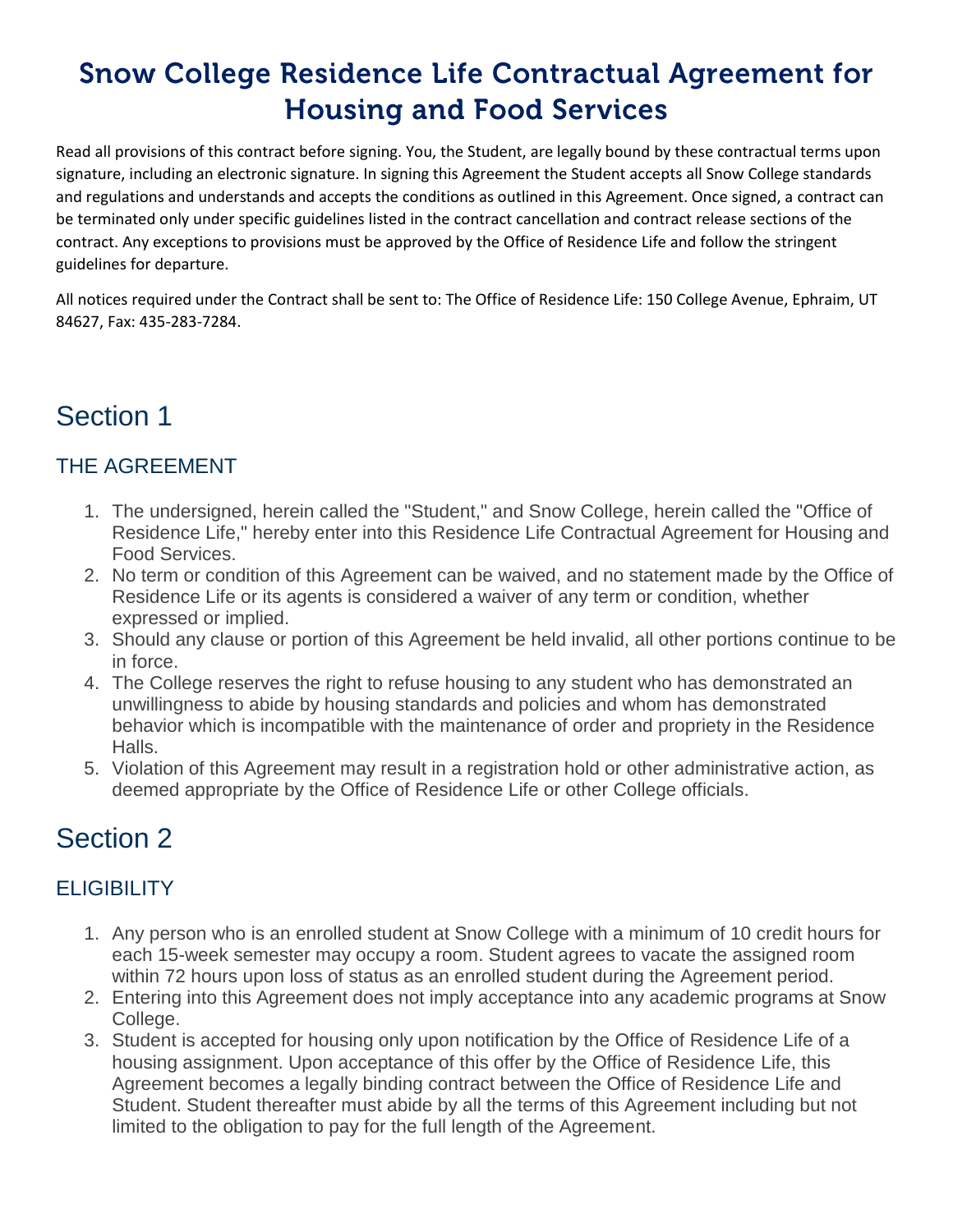## Section 3

#### DURATION OF AGREEMENT

- 1. This Agreement may be for the Full Academic Year, Fall Semester Only, Spring Semester Only, or Summer Semester Only as indicated in the application process. Special arrangements may be made for occupation outside of contractual dates. Students applying for only one semester will need to reapply for subsequent semesters.
- 2. If Student is a continuing enrolled student, Student may leave personal belongings in his/her assigned room during Thanksgiving, Semester/Winter Break, and Spring Break, at no charge. However, Snow College is not responsible for theft, loss or damage to any items left in the Residence Halls.
- 3. **Full Academic Year Contract:** Student may move in on the designated move-in day before the beginning of Fall Semester and may occupy the room until 10:00 PM on the Sunday after Finals for Spring Semester.
- 4. **Fall Only Contract:** A Student requesting a Fall Only Contract will pay an additional \$150 above the regular semester room rate. Student may move in on the designated move-in day before the beginning of Fall Semester and occupy the room until 10:00 PM on the Sunday after Finals for Fall Semester.
- 5. **Spring Only Contract:** A Student requesting a Spring Only Contract will pay an additional \$150 above the regular semester room rate. Student may move in on the designated move-in day before the beginning of Spring Semester and occupy the room until 10:00 PM on the Sunday after Finals for Spring Semester.
- 6. **Summer Only Contract:** A Student requesting a Summer Only Contract may move in on the designated move-in day and occupy the room until 10:00 PM on the Sunday after Finals for Summer Semester.
- 7. **Semester/Winter Break:** A Student wishing to occupy his/her room will need to apply by December 1st to notify the Office of Residence Life that they will be staying for the break.
- 8. Students opting to stay for Semester/Winter Break in the Residence Halls must abide by all Residence Life policies and regulations as outlined in the Residence Life Handbook and in this Agreement. Students shall not host guests/visitors overnight during the Semester/Winter Break period.
- 9. Student is liable for all fees for the entire length of the Contractual Agreement regardless of occupancy.

### Section 4

### APPLICATION AND ACCEPTANCE PROCESS

- 1. Student must complete the online application for on-campus housing, pay the \$50 nonrefundable Application Fee and \$150 Deposit Fee (\$100 of which is refundable) and agree to all contract terms. This action constitutes an offer to live in Snow College housing in accordance with all the terms and conditions of this Agreement, the Residence Life Handbook and the Student Code of Conduct.
- 2. When the Office of Residence Life accepts the offer, Student will receive an email containing the signed contract. Students may then log into the housing application to review his/her room assignment.
- 3. Student may select his/her room through the online application process until July 31st, after which time the Student will no longer be able to select a room in the StarRez portal. Instead,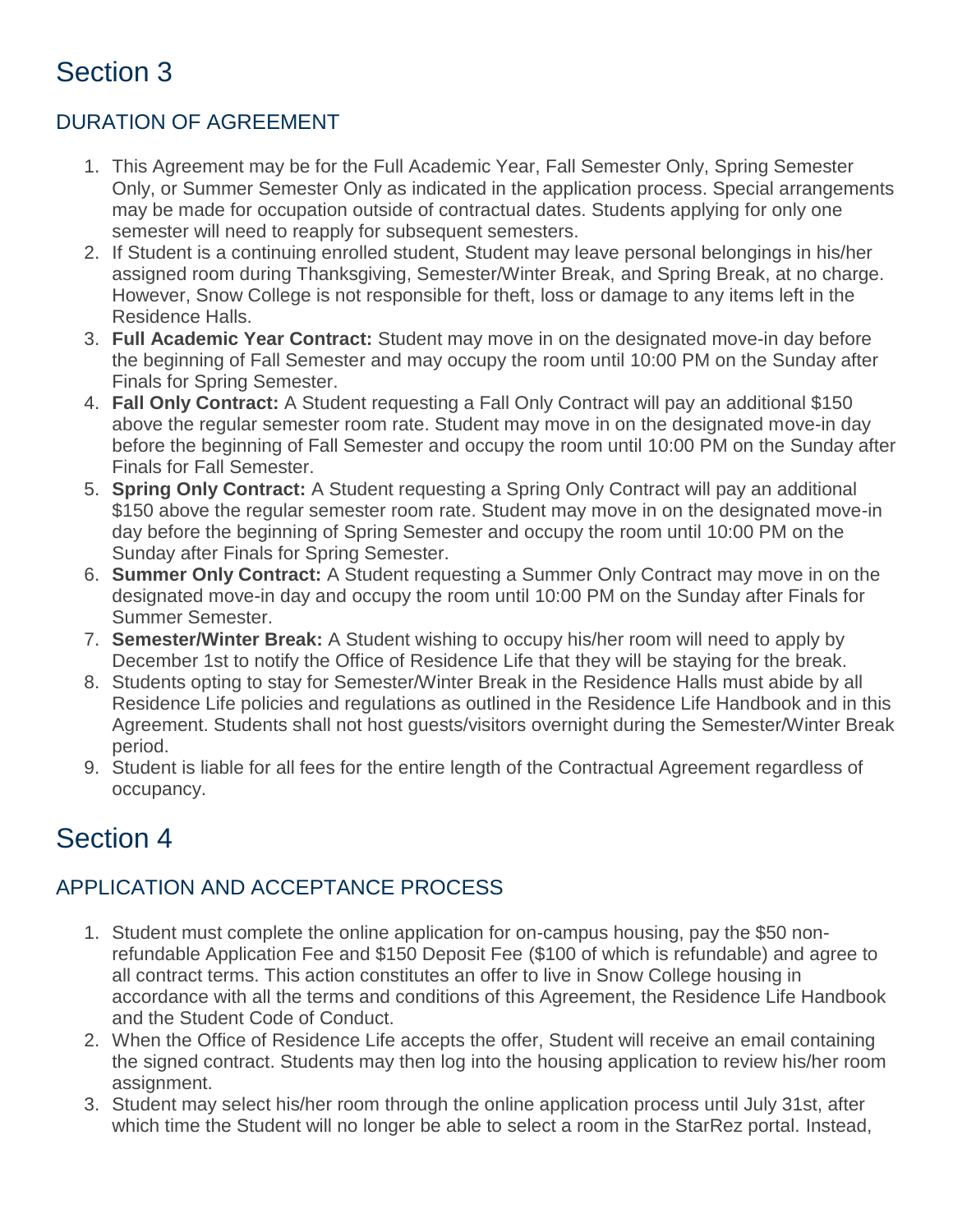the Office of Residence Life will select a room for the student based off the preferred housing options selected in the application and current room availability at that time.

### Section 5

#### STUDENT RESPONSIBILITIES

- 1. Student agrees to abide by all terms of this Agreement and referenced documents including the Snow College Code of Conduct, Residence Life Handbook, the terms of the online Student Housing Application and any posted Residence Life procedures and policies including changes. It is the responsibility of the Student to know and comply with all such policies and procedures.
- 2. Student agrees to conduct him/herself in a manner that is conducive to promoting a positive environment for those students residing in the Residence Halls.
- 3. Student agrees to pay in full all housing and meal costs assigned by Snow College.
- 4. It is the responsibility of the Student to secure his/her room/apartment/suite at all times.
- 5. Student is responsible for any violations that occur in his/her assigned living space.
- 6. Student agrees to not damage the room or any other living area and to leave them clean and in their original condition when vacating the rooms. Student agrees that if he/she fails to do this he/she will be liable for all damages and repair or cleaning costs. Each student agrees that he/she will be individually liable for all damages that occur to a room unless he/she shows he/she was not responsible for the damage and who the responsible person is.
- 7. Student agrees to acquire renter's insurance or extended family insurance to cover his/her belongings. Student acknowledges that Snow College is not responsible for theft, loss, damage or destruction of Student's personal belongings.
- 8. Student agrees that he/she will live in the assigned room until the Office of Residence Life changes the assignment. Student understands and agrees that he/she cannot transfer, without approval of the Office of Residence Life, and cannot sublet his/her room assignment.
- 9. Student agrees to abide by the Guest and Visitation policy outlined in the Residence Life Handbook.
- 10.Student agrees to checkout properly with a Resident Assistant at the end of his/her contract, failure to do so will result in a \$150 improper checkout fee and subsequent fees for property removal, (i.e. lost keys or damages to the living space).

# Section 6

### PAYMENT/DEPOSIT FEE

- 1. The Student must pay the \$50 non-refundable Application Fee and \$150 Deposit Fee when applying for housing. The \$50 Application Fee and \$50 of the Deposit Fee is not refundable. The Deposit Fee may be refunded only as outlined in Section 8 of this Agreement.
- 2. The Student agrees to be on a payment plan or paid in full, before the end of the 5th day of each semester. Failure to do so may result in, but is not limited to the following; administrative action, eviction, registration hold, etc. Student will still be liable for the entire contract amount even if other actions such as eviction are taken.
- 3. The Student is responsible to contact the campus Cashier's Office prior to these payment deadlines to resolve any issues or concerns related to payment.
- 4. The Residence Hall housing \$150 Deposit Fee must be paid upon application. The Deposit Fee will be applied to the Student's account after Spring checkouts have commenced and charges for damages have been assessed.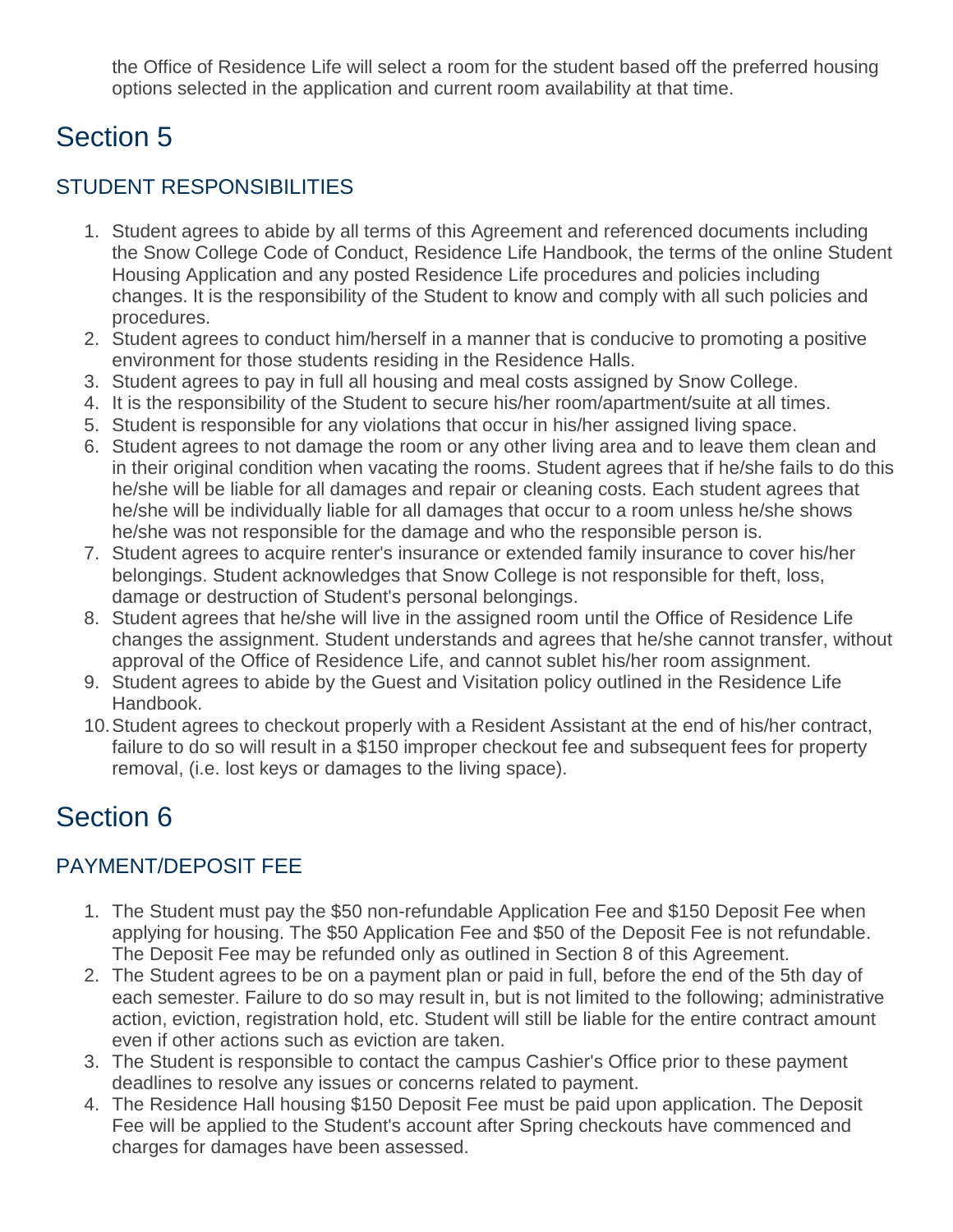- 5. The Student agrees that in the event of damage to the common areas of the building where they reside, including, but not limited to; stairwells, hallways, windows, doors, laundry rooms, etc., where the responsible party is not identified, it will be the financial obligation of all the building's occupants to reimburse the College for the costs incurred to repair.
- 6. If Student is not accepted for housing the Deposit Fee will be returned with notification of nonacceptance.
- 7. If any monies/Deposit Fees are refunded or returned, the monies will be sent to the Student's account. All monies/Deposit Fees that are returned to the student's account will first pay towards any outstanding balance owed to Snow College.
- 8. The Student must pay a \$8 Residence Hall Association Fee (RHA) that will be charged to the student's account. This fee goes towards programming and the RHA Club that every oncampus student is a member. This fee cannot be refunded regardless of cancellations.

## Section 7

#### ROOM ASSIGNMENTS AND CONSOLIDATION

- 1. The Office of Residence Life will not discriminate in room assignments on the basis of race, color, creed, religion, national origin, disability or status with regard to public assistance.
- 2. Students with medical, psychological, learning or other disabilities desiring accommodations, academic adjustments or auxiliary aids should contact the Accessibility Resource Center, Room 241 Greenwood Student Center, phone number 435-283-7321. The Americans with Disabilities Act (ADA) Coordinator at the Accessibility Resource Center (ARC) determines eligibility for and authorizes the provision of appropriate services and aids.
- 3. Room assignments will be selected by the student during the application processes. If the Student does not select a room by July 31st, the Office of Residence Life will assign a room based off the Students' selected preferences to the extent possible. No specific assignments based on Student's preferences are guaranteed. Failure to honor preferences will not void this Agreement.
- 4. All room and building changes must be requested by Student in writing to the Office of Residence Life. Room changes are subject to a \$50 administrative fee for the first move, any subsequent moves will be \$100. All unauthorized room changes shall be subject to a \$200 charge to the Student's account in addition to other solutions. Further details regarding room changes are available on the Residence life webpage.
- 5. The Office of Residence Life reserves the right to reassign or consolidate rooms in the interest of order, safety, health, discipline, disaster; best use of facilities for the good of the Residence Halls; or for unresolvable incompatibility of roommates.
- 6. Students living in the Residence Halls or a portion of a Residence Hall room dedicated to a certain group may be reassigned by the Office of Residence Life if their circumstances change.
- 7. The Office of Residence Life reserves the right to eliminate apartments, rooms or suites based on changes in occupancy and to reassign Student to another room.
- 8. Housing assignments are not transferable from one Academic Year to another. Students must reapply for housing each year or semester if a semester only contract was entered into.
- 9. The Student is required to live in the room to which he/she has been assigned, unless asked by the Office of Residence Life to move locations or a room change is approved as discussed above.
- 10.Students in a Fall Only Contract that leave belongings in his/her room after the Spring Semester has commenced will be assessed any applicable fees such as storage, cleaning, improper checkout, etc.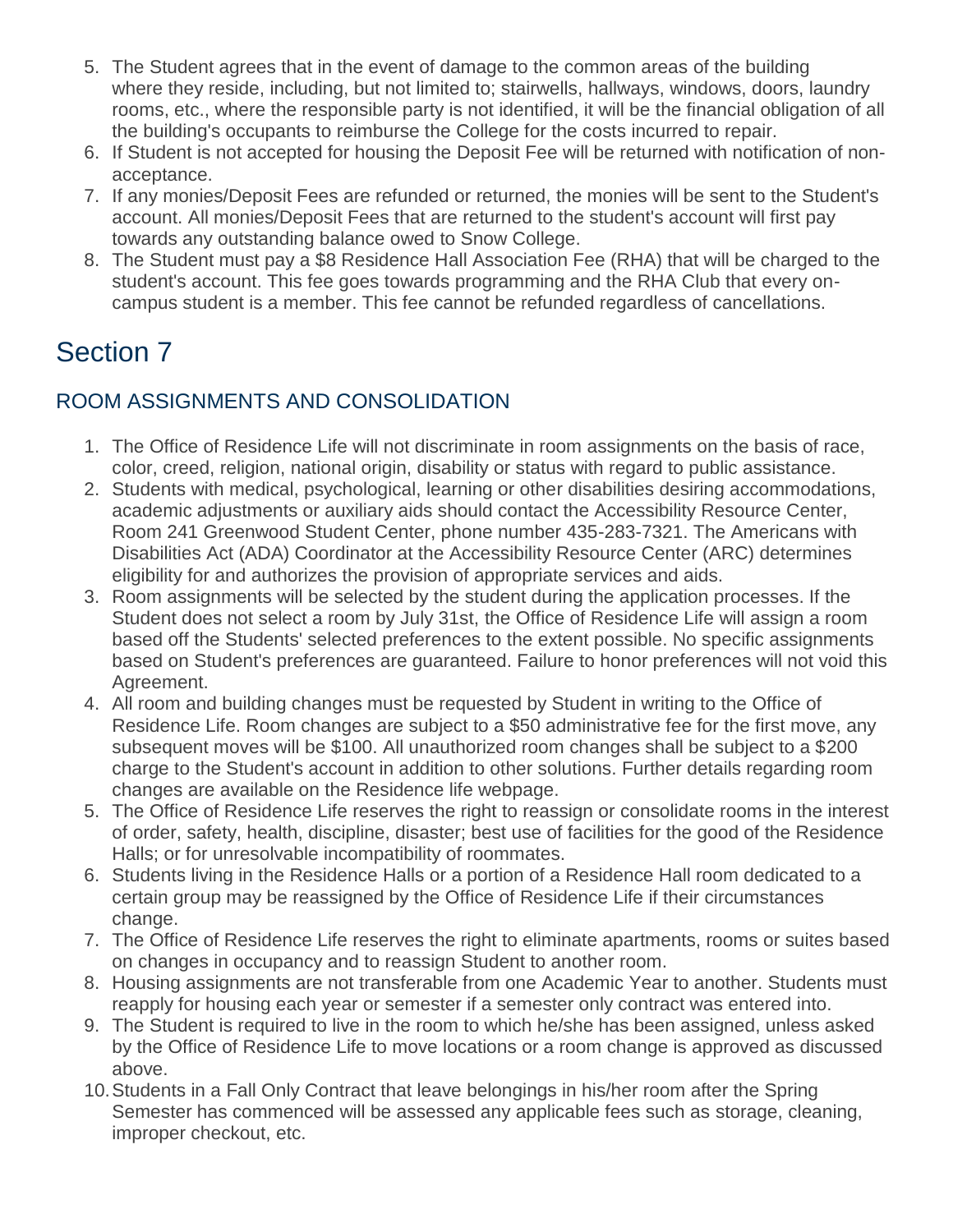### Section 8

### CONTRACT CANCELLATION

- 1. Student may cancel the Agreement by submitting written notice of the cancellation via the cancellation/departure notification located online and submitted to the Office of Residence Life prior to checking out and paying the listed fees and charges. If seeking to cancel, Student must also arrange a checkout appointment with his/her Resident Assistant (RA), 24 hours in advance prior to moving out. Failure to do so will result in an additional improper checkout fee of \$150 and possible cleaning/repair fees. Student will be held responsible for fees, charges, and any remaining contractual financial obligations for the semester listed herein.
- 2. Cancellation received prior to August 1 for Fall Only and Academic Year housing contracts; December 1 for Spring Only housing contracts; April 1 for Summer housing contracts will result in forfeiture of the \$150 Deposit Fee and \$50 application fee with no further housing charges.

#### Cancellations Prior to Occupancy will follow the Cancellation Chart(s):

Fall Only Contract/ Academic Year Contracts (August-May)

| <b>Cancellation Date</b>                                                                                               | <b>Cancellation</b><br>Fee | <b>Description</b>                                                                      |
|------------------------------------------------------------------------------------------------------------------------|----------------------------|-----------------------------------------------------------------------------------------|
| Prior to August 1<br>(Prior to Occupancy)                                                                              | \$0                        | Forfeit Deposit Fee and Application Fee                                                 |
| August 2-Move-in Day<br>(Prior to Occupancy)                                                                           | \$200                      | Forfeit Deposit Fee, Application Fee, pay<br><b>Cancellation Fee</b>                    |
| After Occupancy up to Fall Midmester                                                                                   | \$500                      | Forfeit Deposit Fee, Application Fee, pay<br><b>Cancellation Fee</b>                    |
| After Fall Midmester                                                                                                   | 100% of<br>Contract        | Forfeit Deposit Fee, Application Fee, pay<br>total amount of contract                   |
| No Show 10 days after Move-in Day                                                                                      | \$500                      | Forfeit Deposit Fee, Application Fee, pay<br><b>Cancellation Fee</b>                    |
| <b>Academic Year - Cancellation of Spring</b><br>portion of contract prior to December 1                               | \$150                      | Forfeit Deposit Fee, Application Fee, pay<br>Cancellation fee (Short-term contract fee) |
| <b>Academic Year - Cancellation of Spring</b><br>portion of contract December 2-Spring<br>Move-in Day                  | \$200                      | Forfeit Deposit Fee, Application Fee, pay<br>total amount of contract                   |
| <b>Academic Year - Cancellation of Spring</b><br>portion of contract, After Occupancy up to<br><b>Spring Midmester</b> | \$500                      | Forfeit Deposit Fee, Application Fee, pay<br>total amount of contract                   |
| <b>Academic Year - Cancellation of Spring</b><br>portion of contract, After Spring Midmester                           | 100% of<br>Contract        | Forfeit Deposit Fee, Application Fee, pay<br>total amount of contract                   |

#### Spring Only Contract

| <b>Cancellation Date</b>                       | <b>Cancellation</b><br><b>Fee</b> | <b>Description</b>                                                   |
|------------------------------------------------|-----------------------------------|----------------------------------------------------------------------|
| Prior to December 1<br>(Prior to Occupancy)    | \$0                               | Forfeit Deposit Fee and Application Fee                              |
| December 2-Move-in Day<br>(Prior to Occupancy) | \$200                             | Forfeit Deposit Fee, Application Fee, pay<br><b>Cancellation Fee</b> |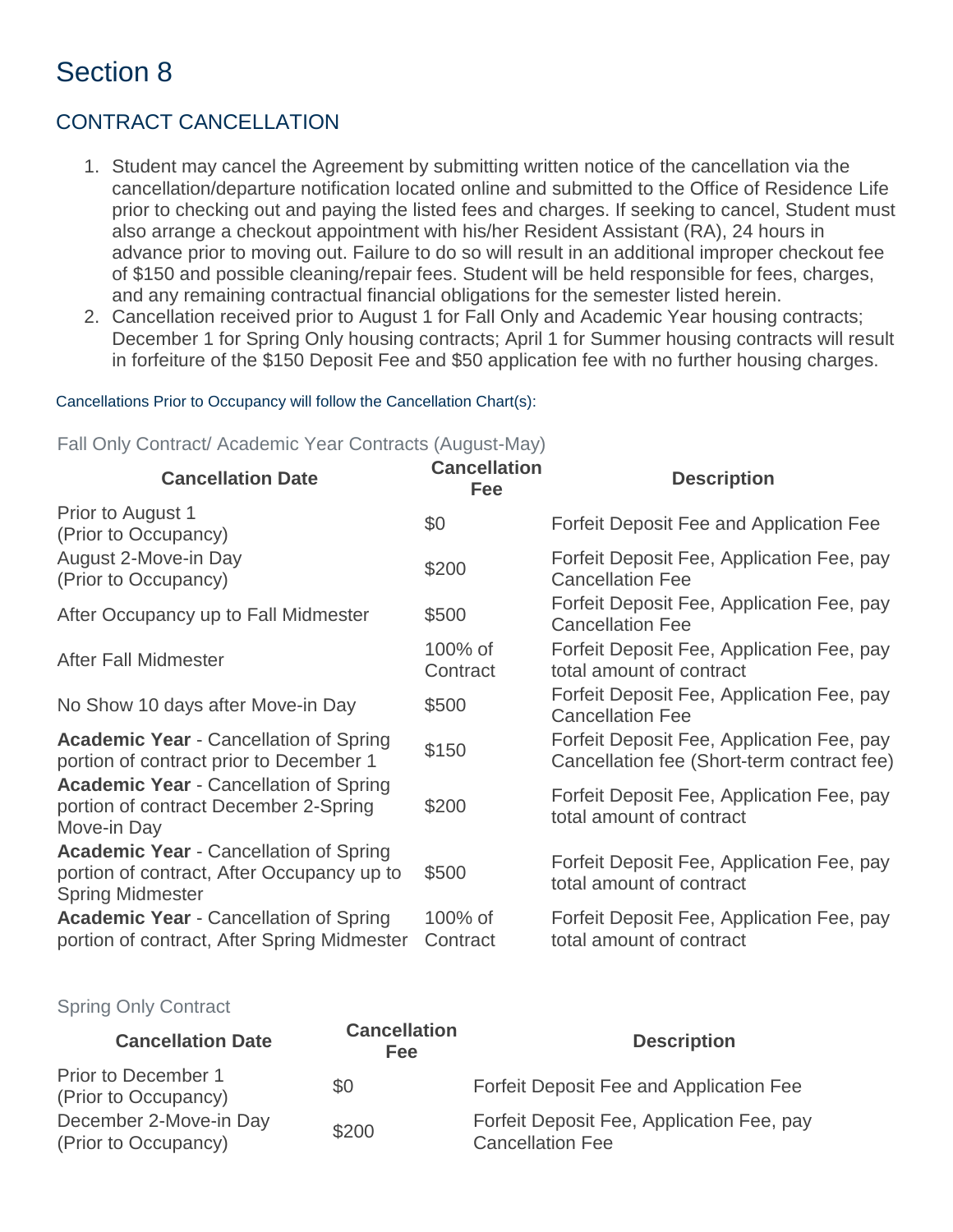#### Spring Only Contract

| <b>Cancellation Date</b>                  | <b>Cancellation</b><br>Fee | <b>Description</b>                                                    |
|-------------------------------------------|----------------------------|-----------------------------------------------------------------------|
| After Occupancy up to Spring<br>Midmester | \$500                      | Forfeit Deposit Fee, Application Fee, pay<br><b>Cancellation Fee</b>  |
| <b>After Spring Midmester</b>             | 100% of<br>Contract        | Forfeit Deposit Fee, Application Fee, pay total<br>amount of contract |
| No Show 10 days after Move-in<br>Day      | \$500                      | Forfeit Deposit Fee, Application Fee, pay<br><b>Cancellation Fee</b>  |

| <b>Summer Contracts</b>                     |                                 |                                                                                  |
|---------------------------------------------|---------------------------------|----------------------------------------------------------------------------------|
| <b>Cancellation Date</b>                    | <b>Cancellation Fee</b>         | <b>Description</b>                                                               |
| Prior to April 1<br>(Prior to Occupancy)    | \$0                             | Forfeit Deposit Fee and Application Fee                                          |
| April 1-Move-in Day<br>(Prior to Occupancy) | \$200                           | Forfeit Deposit Fee, Application Fee, pay<br><b>Cancellation Fee</b>             |
| After Summer Move-In<br>Day                 | \$200+ Prorated Daily<br>Amount | Forfeit Deposit Fee, Application Fee, pay<br>Cancellation Fee, + Prorated Amount |
| No Show 10 days after<br>Move-in Day        | \$500                           | Forfeit Deposit Fee, Application Fee, pay<br><b>Cancellation Fee</b>             |

### Section 9

### CONTRACT RELEASE

- 1. All contract releases must go to a committee for approval; an application must be filled out and sent with the documentation and an explanation of the reasons for seeking contract release.
- 2. Failure to properly apply or provide all required documentation to the Debt Appeal Committee within 30 days of checking out will result in the total contract being charged to the Student's account.
- 3. Contract Releases are at the sole discretion of the Office of Residence Life and may be denied for any reason.

### Section 10

### CONTRACT TERMINATION/EVICTION

- 1. The Office of Residence Life may terminate this Agreement if the Student fails to comply with the terms of the Agreement, referenced documents or Snow College policies.
- 2. In addition the Office of Residence Life may terminate this Agreement and give the Student written notice to quit the premises, for any of the following reasons:
	- Non-compliance with policies and regulations of the Residence Halls and with the directions of the Residence Hall Staff acting in accordance with their assigned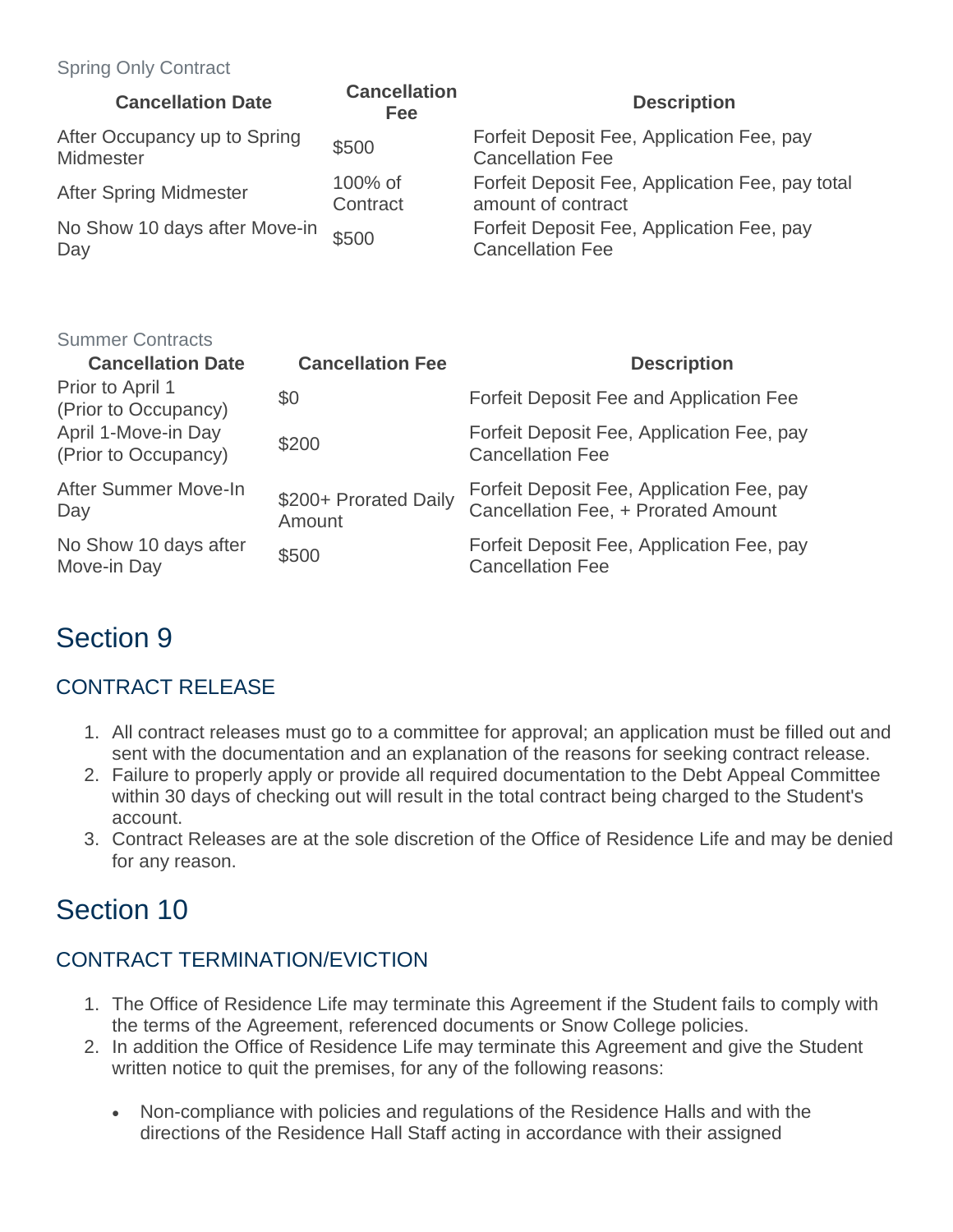responsibilities, and/or non-compliance with any federal, state or local laws or regulations, including Snow College policies.

- Damaging rooms or other Snow College property including damage caused by student's guest(s).
- Behavior, which interferes negatively with the living-learning environment of the Residence Halls.
- False statements or misrepresentation by Student made in connection with the Residence Halls Contractual Agreement.
- Academic or behavioral discipline resulting in Student being suspended, expelled, the subject of a no-contact order preventing living in the residence halls, or otherwise barred from campus.
- Non-payment of rent or food charges.
- 3. Upon notice of termination, Student must vacate the room and may not visit the Residence Halls without written permission of the Director of Residence Life.
- 4. The Office of Residence Life reserves the right to terminate this Agreement if Student drops below 10 credit hours or is not attending classes, fails to make payments as required or for any other violations of the terms of this Agreement.
- 5. No refunds will be granted to Students whose Agreement is terminated or if the Student is evicted, the Student will remain liable for the full cost of his/her Agreement.
- 6. Any Student who is evicted from on-campus housing or has his/her Agreement terminated for disciplinary reasons will not be eligible to live in or visit Residence Life Halls at Snow College unless a formal appeal is made to the Office of Residence Life and approved.

# Section 11

### ROOM ENTRY/INSPECTIONS/SEARCHES

A. Office of Residence Life, as owner and operator of on-campus housing, reserves the right to control and monitor all portions of student housing to assure the safety of persons and other institutional purposes. The Student hereby consents to Residence Life personnel and its designees entering Student's room for the following reasons:

- 1. Without notice when there is a clear or apparent emergency, such as fire, serious injury or injury (including a report or belief thereof), or when a danger threatens persons or property.
- 2. Without notice when there are health and safety reasons including reports or reasonable suspicion of violations of law, College policies, procedures and rules, or this Agreement.
- 3. For routine maintenance or safety and sanitation inspections. Any such inspections or entry, except in the case of emergencies, shall be announced in advance by the posting of a notice or via e-mail notification. The Student's absence will not prevent the carrying out of such maintenance or safety inspections. Inspections may take place without notice during break periods when rooms are not supposed to be occupied including the Semester/Winter Break.
- 4. When Student has requested a repair or filed a Maintenance Request, authorized personnel may enter in Student's absence for the purpose of making the repairs.
- 5. In order to secure the buildings, Residence Life staff will enter and check all resident's rooms during the semester breaks without notice.
- 6. If a roommate/suitemate moves out of a room, a member of the Residence Life staff may enter the room following the completion of the move to inspect for damages and insure space is suitable for a new occupant.
- 7. To verify that rooms are prepared for new occupants if a vacancy occurs.